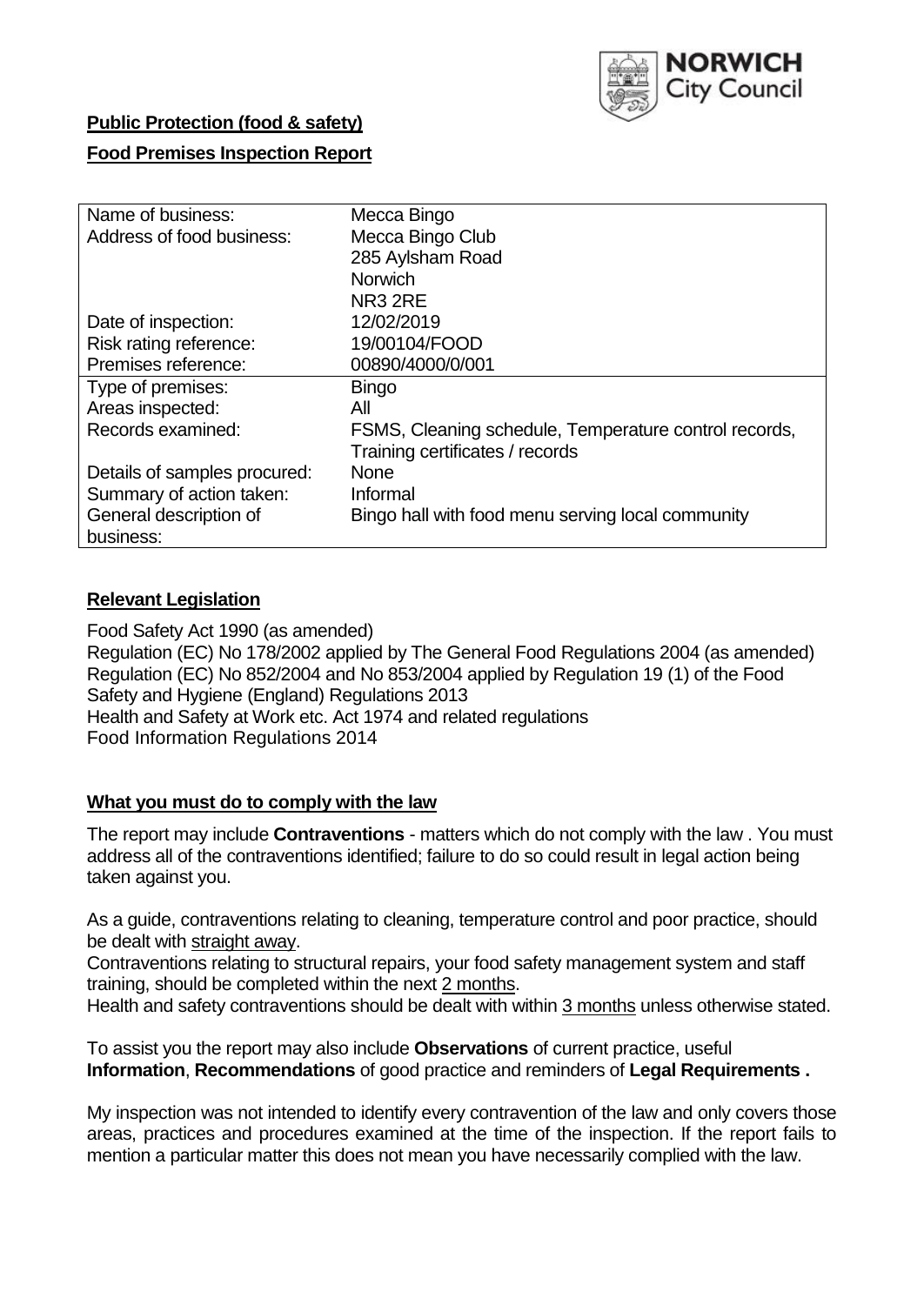# **FOOD SAFETY**

### **How we calculate your Food Hygiene Rating:**

The food safety section has been divided into the three areas which you are scored against for the hygiene rating: 1. food hygiene and safety procedures, 2. structural requirements and 3. confidence in management/control procedures. Each section begins with a summary of what was observed and the score you have been given. Details of how these scores combine to produce your overall food hygiene rating are shown in the table.

| <b>Compliance Area</b>                     |          |                  |           | <b>You Score</b> |                |    |           |    |                |  |  |
|--------------------------------------------|----------|------------------|-----------|------------------|----------------|----|-----------|----|----------------|--|--|
| Food Hygiene and Safety                    |          |                  |           | 0                | 5              | 10 | 15        | 20 | 25             |  |  |
| <b>Structure and Cleaning</b>              |          |                  |           | $\Omega$         | 5              | 10 | 15        | 20 | 25             |  |  |
| Confidence in management & control systems |          |                  |           | $\Omega$         | 5              | 10 | 15        | 20 | 30             |  |  |
|                                            |          |                  |           |                  |                |    |           |    |                |  |  |
| <b>Your Total score</b>                    | $0 - 15$ | 20               | $25 - 30$ |                  | $35 - 40$      |    | $45 - 50$ |    | > 50           |  |  |
| <b>Your Worst score</b>                    | 5        | 10 <sup>10</sup> | 10        |                  | 15             |    | 20        |    | $\blacksquare$ |  |  |
|                                            |          |                  |           |                  |                |    |           |    |                |  |  |
| <b>Your Rating is</b>                      | 5        | 4                | 3         |                  | $\overline{2}$ |    |           |    | $\overline{0}$ |  |  |

Your Food Hygiene Rating is 5 - a very good standard



# **1. Food Hygiene and Safety**

Food hygiene standards are high. You demonstrated a very good standard of compliance with legal requirements. You have safe food handling practices and procedures and all the necessary control measures to prevent cross-contamination are in place. Some minor contraventions require your attention. **(Score 5)**

## Contamination risks

**Contravention** The following exposed food to the general risk of cross-contamination with bacteria or allergens or its physical contamination with dirt, foreign objects or chemicals:

uncovered foods in freezer

**Observation** I was pleased to see you were able to demonstrate effective controls to prevent cross-contamination.

#### Hand-washing

**Contravention** The following indicated that hand-washing was not suitably managed:

 no means for hygienically drying hands was available at one of the wash hand basins in main kitchen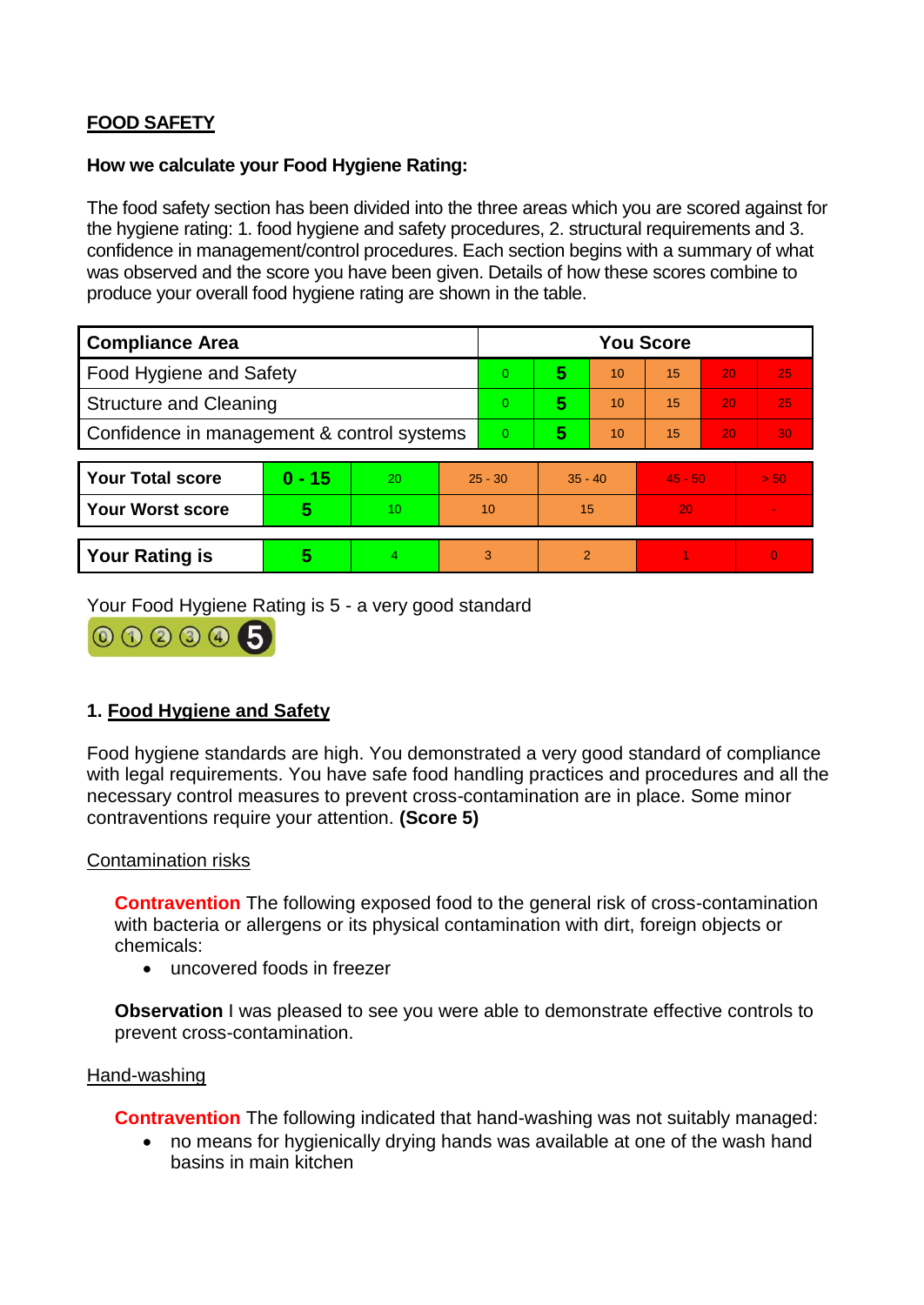### Personal Hygiene

**Observation** I was pleased to see that standards of personal hygiene were high.

## Temperature Control

**Observation** I was pleased to see you were able to limit bacterial growth and/or survival by applying appropriate temperature controls at points critical to food safety and that you were monitoring temperatures.

# **2. Structure and Cleaning**

The structure facilities and standard of cleaning and maintenance are all of a good standard and only minor repairs and/or improvements are required. Pest control and waste disposal provisions are adequate. The minor contraventions require your attention. **(Score 5)**

## Cleaning of Structure

**Contravention** The following items were dirty and require more frequent and thorough cleaning:

- behind fly screens to windows
- ceiling tiles near extraction system

## **Maintenance**

**Contravention** The following had not been suitably maintained and must be repaired or replaced::

• Insectocutors were not working in main kitchen. This was because staff had not turned them on as part of your opening checks

# Pest Control

**Observation** I was pleased to see that the premises was proofed against the entry of pests and that pest control procedures were in place.

# **3. Confidence in Management**

A food safety management system is in place and you demonstrate a very good standard of compliance with the law. Food hazards are understood properly controlled managed and reviewed. Your records are appropriate and generally maintained. You have a good track record. There are some minor contraventions which require your attention. **(Score 5)**

## Type of Food Safety Management System Required